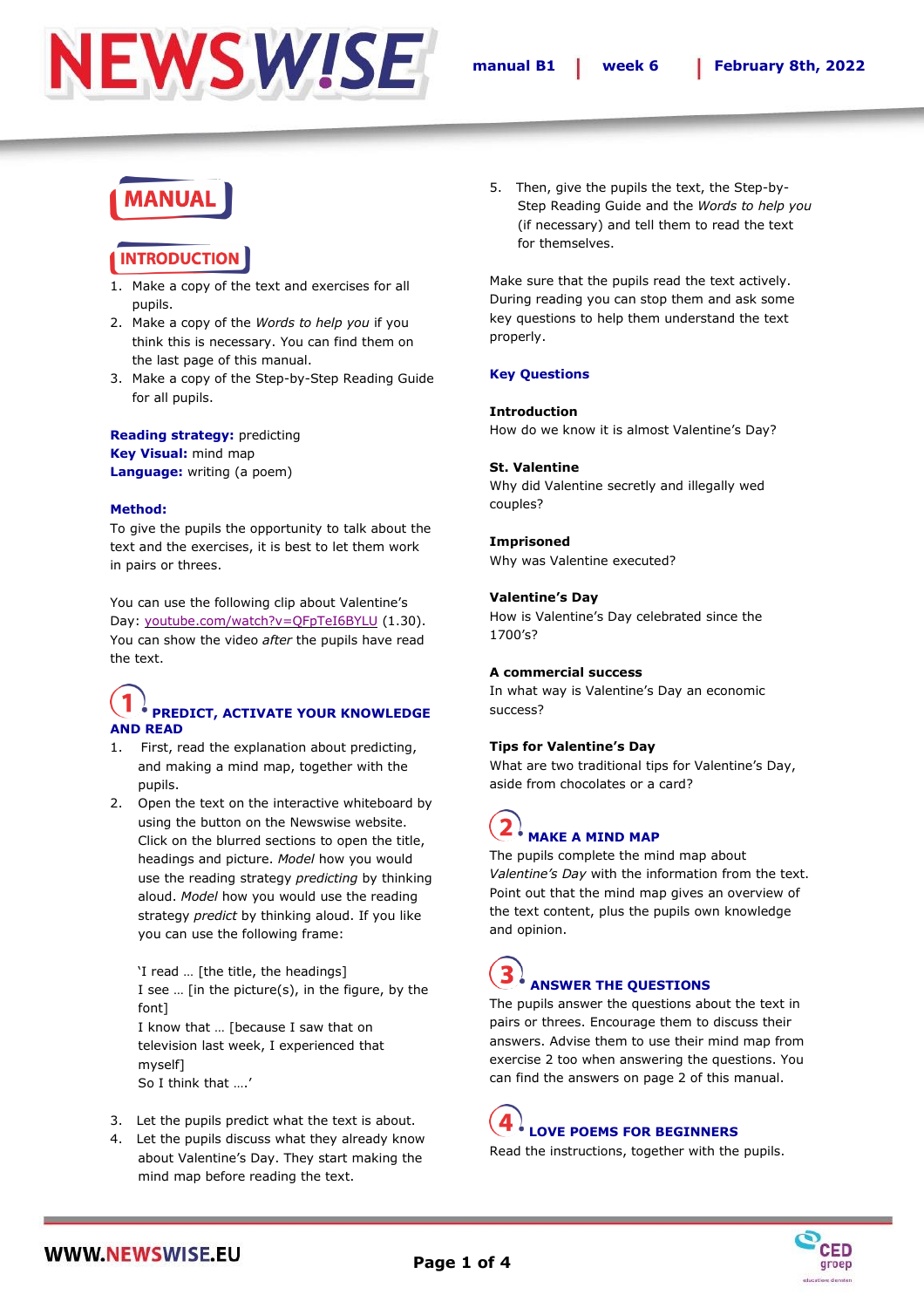





First, they read two Valentine's Day poems by 'Sunday poets' (in pairs). Let the pupils judge the poems and write down arguments why they like one more than the other.

Subsequently, the pupils write a poem themselves. They can either use the 'eleven' form or use their own poem form.

Source of the poems by 'Sunday poets':

[http://www.familyfriendpoems.com/poems/valenti](http://www.familyfriendpoems.com/poems/valentine/) [ne/](http://www.familyfriendpoems.com/poems/valentine/)

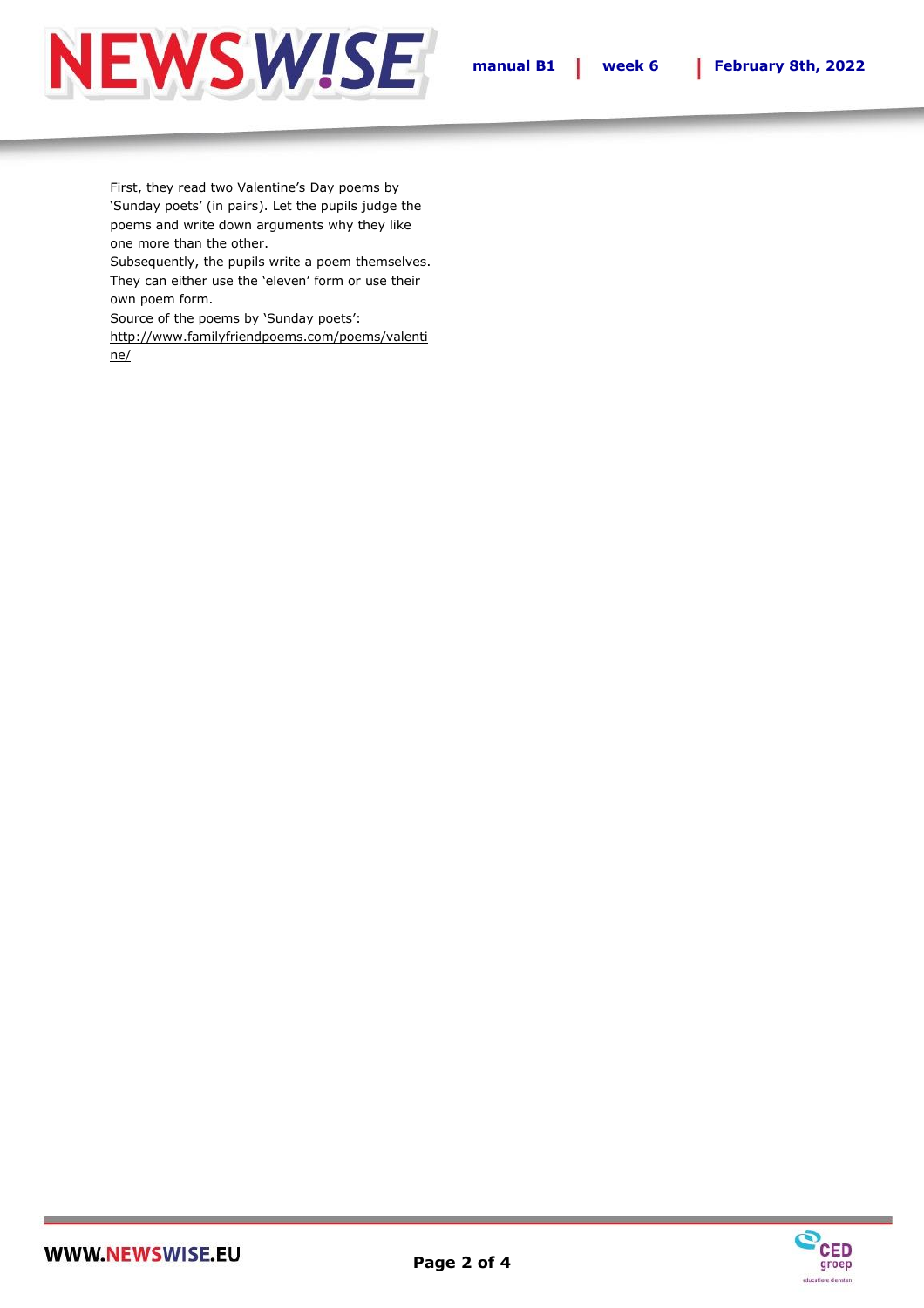

## **ANSWERS**

## **ANSWER THE QUESTIONS**

- 1. A: It is Valentine's Day very soon; many presents will be given on this day.
- 2. A valentine is a gift that you give on Valentine's Day, for example a card, chocolate, sweets, flowers, jewellery.
- 3. Valentine believed couples should be married so that they could live together honestly by the Church, instead of living in sin.
- 4. D: Christmas Day is the most popular day of the year for sending cards, Valentine's Day comes second place.
- 5. The two ideas:

(1) Mrs Howland started to produce Valentine cards.

- (2) Mr Cadbury started to produce special chocolate heart-shaped boxes.
- 6. To a good friend you could give a pink rose on Valentine's Day. A red rose would mean: I love you; a pink rose is simply a symbol of friendship.
- 7. The examples of 'making an out of the ordinary' are: (1) make heart-shaped cupcakes; (2) put together a special music playlist.
- 8. A '*Roses are red, violets are blue* poem' is a very traditional (a standard or maybe a bit commonplace) poem.
- 9. Pupils give their own answer here. They have to give arguments.